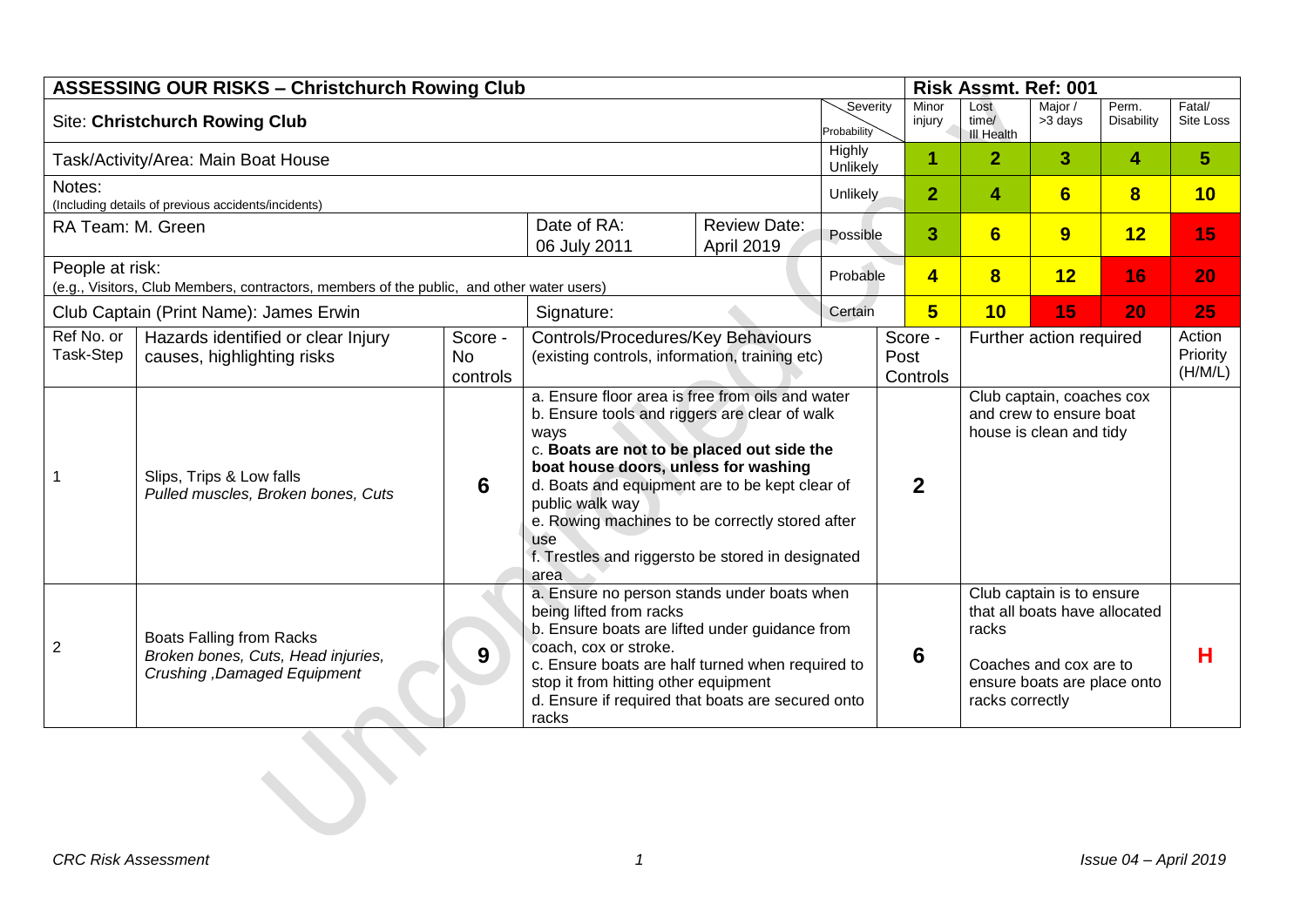| Lifting and Lowering Boats from/onto<br>the boat safely and under control<br>boats safely<br>Racking<br>c. Coaches, cox or stroke are to ensure walk<br>Pulled muscles, Crushed/trapped fingers,<br>ways are clear of trip hazards before moving the<br><b>Back injuries</b><br>boat<br>d. Coaches, cox or stroke ensure that trestles<br>are placed in a safe position prior to moving the |  |  |  |  | a. Boats are to be lifted under the control<br>coaches, cox or stroke<br>b. Coaches, cox or stroke are to ensure<br>sufficient numbers of persons are available to lift<br>boat |  | Club captain, coaches and<br>cox are to ensure crews<br>have been trained in words<br>of command and how to lift |  |
|---------------------------------------------------------------------------------------------------------------------------------------------------------------------------------------------------------------------------------------------------------------------------------------------------------------------------------------------------------------------------------------------|--|--|--|--|---------------------------------------------------------------------------------------------------------------------------------------------------------------------------------|--|------------------------------------------------------------------------------------------------------------------|--|
|---------------------------------------------------------------------------------------------------------------------------------------------------------------------------------------------------------------------------------------------------------------------------------------------------------------------------------------------------------------------------------------------|--|--|--|--|---------------------------------------------------------------------------------------------------------------------------------------------------------------------------------|--|------------------------------------------------------------------------------------------------------------------|--|

| Ref No. or<br>Task-Step | Hazards identified or clear Injury<br>causes, highlighting risks                                     | Score -<br>No.<br>controls | Controls/Procedures/Key Behaviours<br>(existing controls, information, training etc)                                                                                                                                                                                                                            | Score -<br>Post<br>Controls | Further action required                                                                                                                 | Action<br>Priority<br>(H/M/L) |
|-------------------------|------------------------------------------------------------------------------------------------------|----------------------------|-----------------------------------------------------------------------------------------------------------------------------------------------------------------------------------------------------------------------------------------------------------------------------------------------------------------|-----------------------------|-----------------------------------------------------------------------------------------------------------------------------------------|-------------------------------|
|                         | <b>Walking into Riggers</b><br>Cuts, Head injuries                                                   | 8                          | a. High racked boat with overhanging riggers<br>must have hazard tape marking riggers or a<br>suitable padding e.g. tennis ball<br>b. Ensure boat house lights are switched on                                                                                                                                  | 3                           | Coaches, cox and crews to<br>ensure hazard tape is<br>available and used (stored<br>in back compound<br>cupboard)                       | н                             |
| 5                       | Moving and Dropping Landing Stages<br>Pulled muscles, Crushed fingers and<br>toes, back injuries     | 9                          | a. Coaches, cox or stroke are to ensure<br>sufficient numbers of persons are available to lift<br>landing stages safely and under control<br>b. Persons moving stages are to ensure hand<br>and feet are clear when placing down<br>c. Stages are to be placed in a safe and secure<br>position when not in use | 3                           |                                                                                                                                         |                               |
| 6                       | <b>Lifting and Lowering Doors</b><br>Pulled muscles, Head injuries, Trapped<br>fingers               | 3 <sup>1</sup>             | a. Ensure door is serviceable before using<br>b. When doors are raised, ensure chain are<br>secured in the lock to prevent doors from rolling<br>back down<br>c. Ensure doors are raised and lowered using<br>the chains provided<br>d. Report any faults found                                                 |                             | Ensure the door is fully<br>open and secured. Doors to<br>be serviced annually by<br>cleaning door and<br>lubricating all moving parts. |                               |
|                         | <b>Moving Outboard Engines</b><br>Pulled muscles, Crushed/trapped fingers<br>and toes, Back injuries | 9                          | a. Ensure area around the engine stand are<br>clear of slips and trips<br>b. Ensure engine transom bolts are free<br>c. Ensure a suitable number of person(s) are<br>available to assist with the lift<br>d. Ensure hand and feet are clear when lifting or<br>lowering into position                           | 6                           |                                                                                                                                         | н                             |